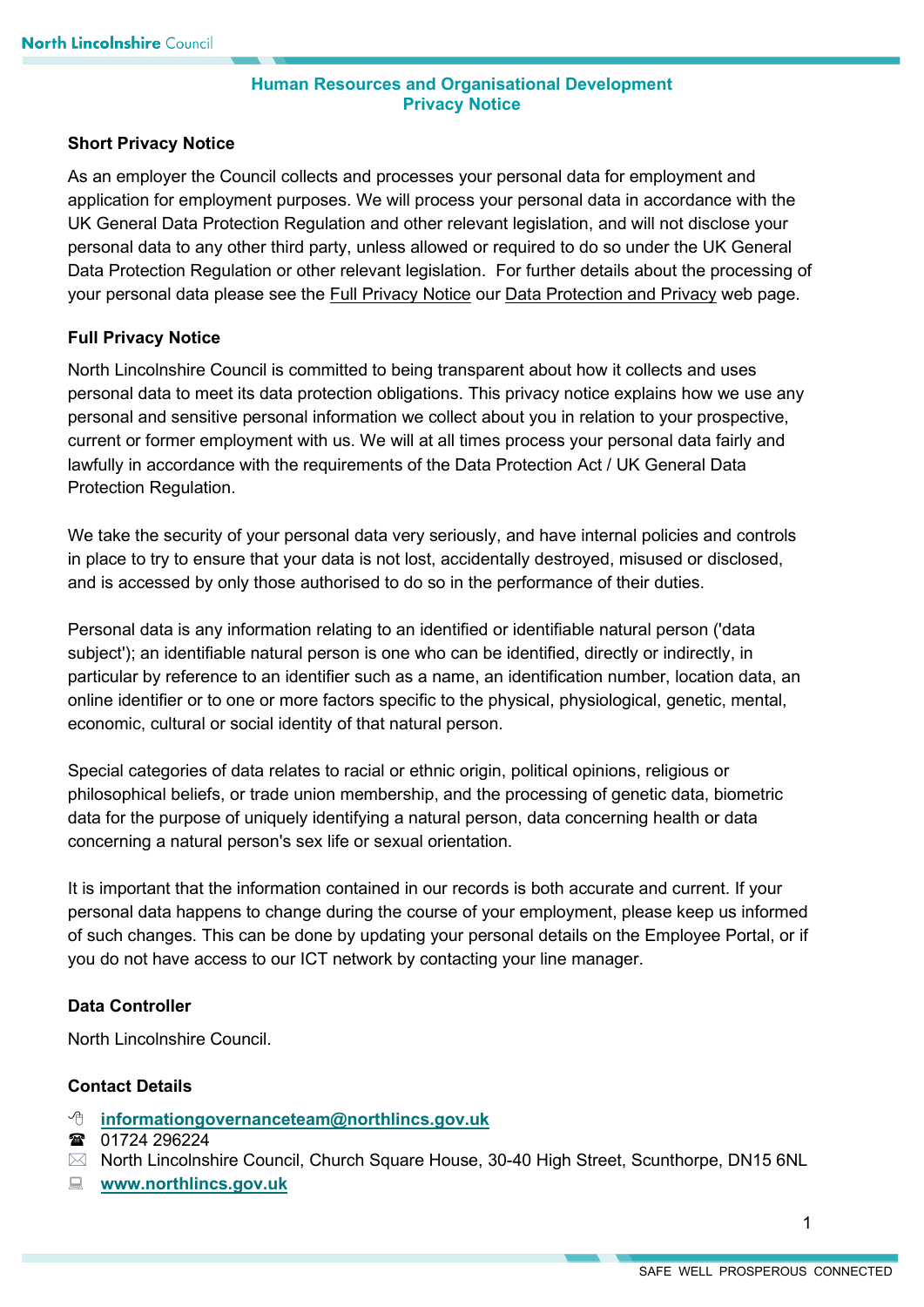## **What do we do with the data we have?**

Your personal data (current, former and prospective employees) is collected, used and disclosed as part of our business purpose to establish, manage or terminate employment with the Council, including:

- 1. determining eligibility for initial employment, including the verification of references and qualifications;
- 2. carrying out checks with the Disclosure and Barring Service (DBS);
- 3. administering pay, allowances, benefits and deductions;
- 4. providing information to our pension scheme providers for the administration of your pension;
- 5. processing requests for family, adoption, maternity, paternity, shared parental, miscellaneous and other leave;
- 6. processing employee work-related claims (i.e. insurance claims, industrial injury claims etc.);
- 7. establishing training and/or development requirements;
- 8. conducting performance reviews and determining performance requirements;
- 9. assessing qualifications for a particular job or task;
- 10. assessing suitability to drive vehicles on the council's business;
- 11. managing and supporting occupational health activities including health surveillance, management referrals, ill health retirement applications, handling health claims and preemployment screening;
- 12. gathering evidence for disciplinary action or termination;
- 13. establishing a contact point in the event of an emergency (such as next of kin);
- 14. complying with employment legislation, health and safety legislation and any other legal duties;
- 15. for the purpose of carrying out internal audits/compliance reviews to satisfy governance requirements
- 16. for the purpose of meeting transferee/transferor obligations under TUPE legislation
- 17. managing the non-teaching supply list on behalf of maintained schools
- 18. compiling staff directories; and
- 19. such other purposes as are reasonably required by the Council.

## **Will we use your personal information for other purposes?**

 We will not process your personal data for any other purpose than that for which it was collected, without first providing you with information on that other purpose and seeking your consent if applicable; except were we are required to disclose your personal data in accordance with legislation for example in relation to the prevention and detection of crime, counter terrorism, safeguarding, legal proceedings or to protect interests of you or another.

## **Which organisations act on our behalf to process your personal data?**

When we engage a third party to process your personal data on our behalf, we obtain sufficient guarantees to ensure that they only process your personal data in accordance with our written instructions, are under a duty of confidentiality and are obliged to implement appropriate technical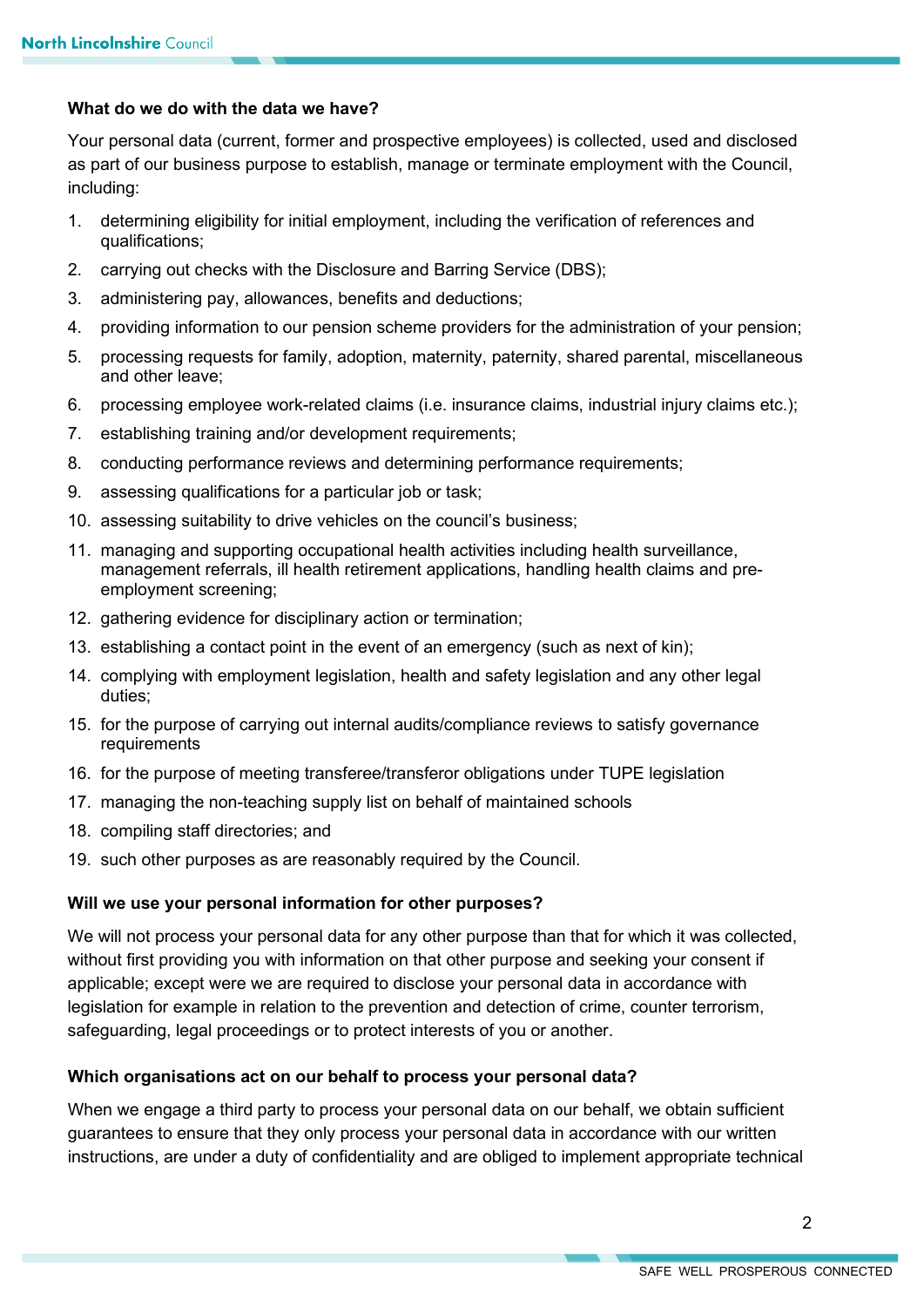and organisational measures to ensure the security your personal data. The following organisations are acting on our behalf:

- $1$ 1. Sodexo Motivation Solutions UK for the processing of Childcare Vouchers, Cycle to Work and Annual Leave salary sacrifice schemes.
- 2. Tusker for the administration of the council's salary sacrifice scheme for cars.
- 3. MHR International UK Ltd for hosting, maintenance and support of the council's iTrent HR and payroll system
- 4. East Riding of Yorkshire Council for storing data on legacy i-trent payroll system and related payroll and pension purposes up to June 2021 after which time legacy data will transfer to MHR International UK Ltd.
- 5. FMP HR & Payroll Software Limited for the maintenance and support of the council's legacy HR system up to June 2024.
- 6. Learning Pool for the maintenance and support of Learning Lincs, the council's e-learning platform.
- 7. Employmentcheck by Kent County Council for the purposes of administering Disclosure applications
- 8. Networx for the maintenance and support of the council's recruitment system.
- 9. Comensura for the engagement and placement of agency workers (joint data controller).
- $10<sub>1</sub>$ 10. People Asset Management (PAM) Limited for occupational health services (joint data controller).
- 11. DriverCheck Ltd for the purposes of checking suitability to drive vehicles on the council's business.

### **Who do we share your personal data with?**

For the performance of the employment contract, and in order to fulfil our statutory responsibilities, the Council is required to transfer personal data to third parties, including:

- 1. HM Revenue and Customs;
- 2. Pension Scheme Providers;
- 3. Health and Safety Executive;
- 4. Healthcare, social and welfare professionals and organisations;
- 5. The Disclosure and Barring Service (DBS);
- 6. Central Government Departments;
- 7. Financial organisations;
- 8. The council's external auditor for the purposes of payroll and pension scheme compliance
- 9. Educators and Examining bodies;
- 10. Professional Bodies;
- 11. Law enforcement agencies and bodies where it is necessary for investigations or the prevention or detection of crime;
- 12. Courts and Tribunals;
- 13. Legal representatives;
- 14. Ombudsman and Regulatory bodies;
- 15. Service providers;
- 16. Debt collection and tracing agencies;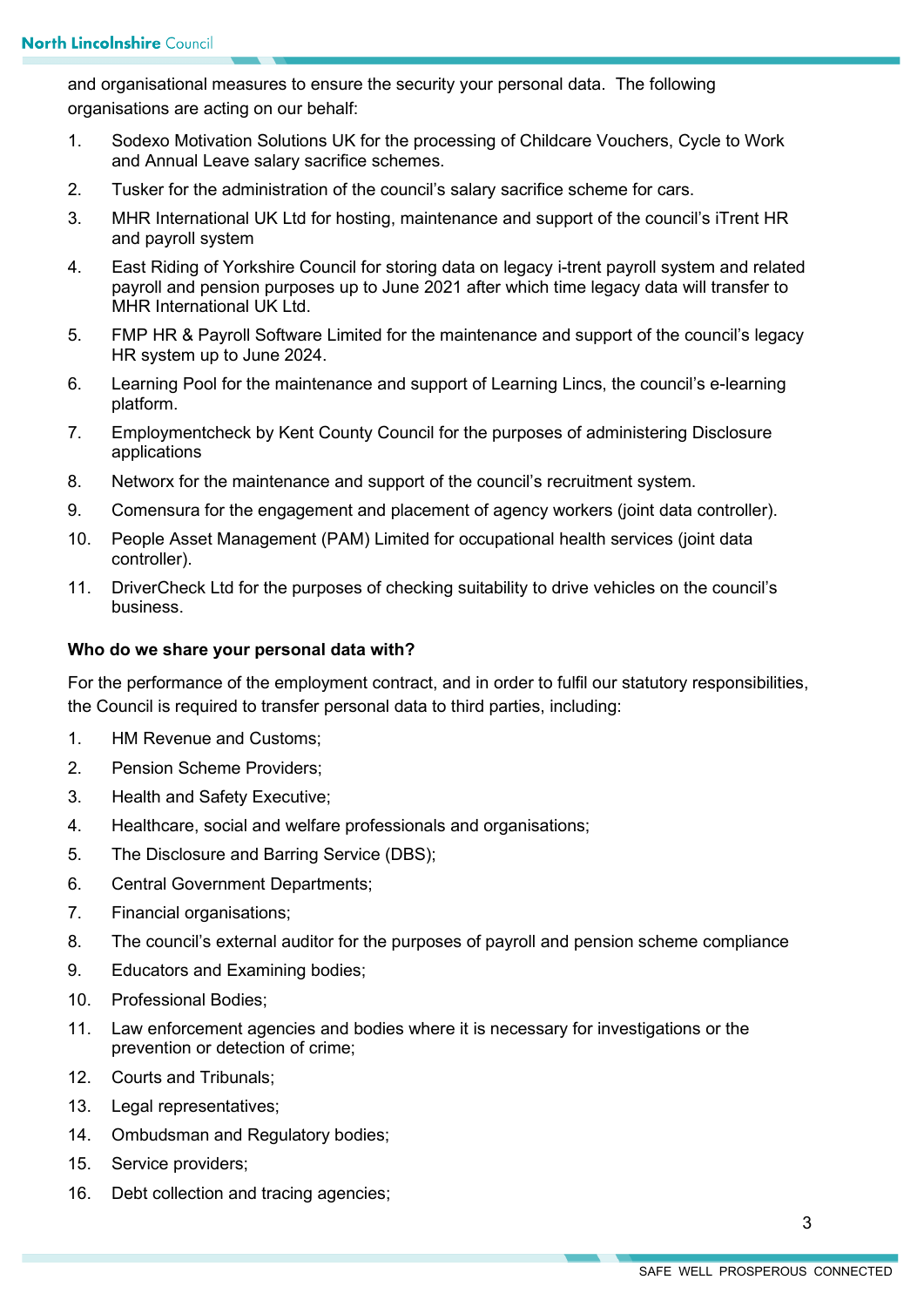- 17. Trade Unions for the purpose of promoting good employee relations;
- 18. Licensing authorities
- 19. Transferee employers (TUPE) to support transfer arrangements the minimum necessary personal data and special categories of personal data will be passed to the new employer transferee.

 We will also disclose personal data to third parties when you have given your explicit consent, including:

- 20. Credit Reference Agencies;
- 21. Mortgage Providers, Housing Associations and property owners;
- 22. App Frod Sports and Social Club for the purposes of administering membership subscriptions and drum draws;
- 23. Prudential for the purposing of administering Additional Voluntary Contributions (AVCs) to pension schemes.

 Colleagues may share your professional data, such as name, job title and work contact details with residents or external organisations where it is appropriate to your role and duties. This may include publishing name, job role and contact details online where appropriate.

You may be named or otherwise identified in committee reports and other published materials in the course of your work for the council.

Information about senior officers is published online to meet Local Government Transparency obligations or and in response to Freedom of Information requests. This may include your job title and details of remuneration.

We may disclose your personal data during emergency situations or where it is necessary to protect the safety of you or another person or group of persons.

#### **Why do we have your personal information?**

 Under UK GDPR legislation, we can use personal information if we have a lawful basis (proper reason) to do so. The lawful bases we are relying on to process personal data are:

- • **Processing basis 1:** Processing is necessary in order to meet our duties as an employer (Article 6 1 c compliance with a legal obligation and Article 9 2 b carrying out obligations and exercising specific rights in relation to employment).
- **Processing basis 2:** Processing is necessary for the performance of the contract of employment or in order to take steps at your request prior to entering into a contract of employment (Article 6.1.b).
- **Processing basis 3:** You have consented to the processing of your personal data for one or more specific purposes (Article 6 1 a and 9 2 a), this will include providing references to prospective employers, financial bodies, mortgage providers, housing associations, or landlords at your explicit request.
- **Processing basis 4:** Processing is necessary for the purposes of preventive or occupational medicine, for the assessment of working capacity of the employee, medical diagnosis, the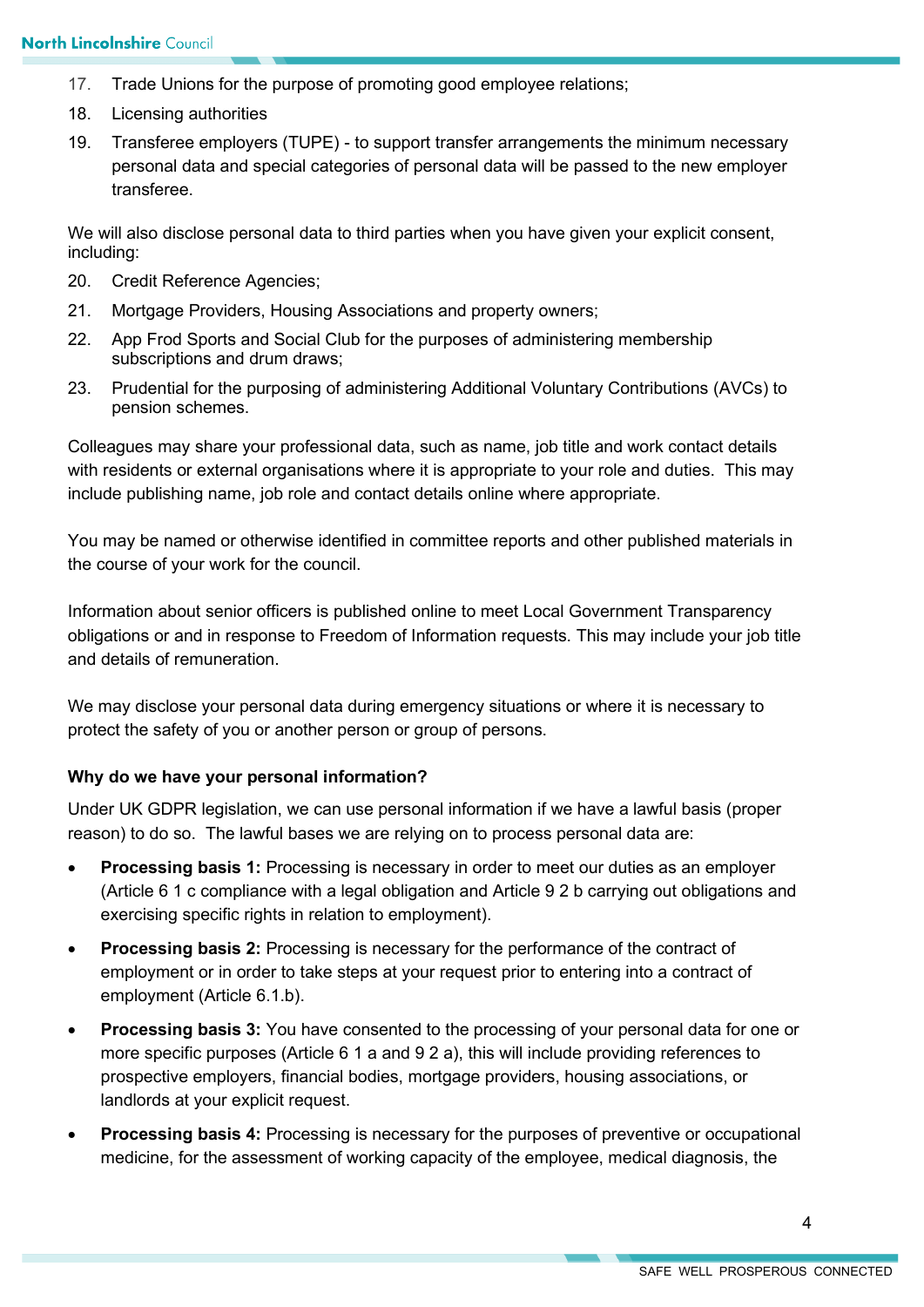provision of health or social care of treatment or the management of health or social care systems and services (Article 9 (2) (h))

 • **Special categories of personal data:** processed on the basis of it is necessary for reasons provide for suitable and specific measures to safeguard the fundamental rights and the of substantial public interest, on the basis of Union or Member State law which shall be proportionate to the aim pursued, respect the essence of the right to data protection and interests of the data subject (Article 9(2)(g).

### **Are you required to provide the Council with your personal data?**

 You are required to provide the minimum personal data necessary for us to manage your employment application and if successful your employment with us. Failure to provide the minimum necessary personal data we require could prevent us offering you employment or impact on your pay and conditions.

### **Can you withdraw your consent for processing?**

You can withdraw your consent for the processing of your personal data at any time if that processing is on the sole basis of your consent (**Processing basis 3**).

### **How long do we retain your personal data?**

 We retain your personal data is retained in accordance with national guidance and our legal obligations, which are set out in the Human Resources retention schedule. The retention period varies depending on the type of record and we extend this to reflect statutory or business requirements.

#### **What are my rights in relation to my personal data?**

You have the right to access the personal data we hold about you; to request we rectify or erase your personal data; to object to or restrict processing in certain circumstances; and a right of data portability in certain circumstances.

 with access to your personal information, we will endeavour to inform you of the reasons why, When requesting access to your personal information, we may request specific information from you to enable us to confirm your identity and right to access, as well as to search for and provide you with the personal information that we hold about you. In the event that we cannot provide you subject to any legal or regulatory restrictions.

More information on your rights can be found on our website: **http://www.northlincs.gov.uk/your-council/information-and-performance/informationgovernance/dataprotection/** 

### **Who can I complain to?**

If you are dissatisfied with how we have processed your personal data you can contact the Data Protection Officer to request an Internal Review (Information Complaint).